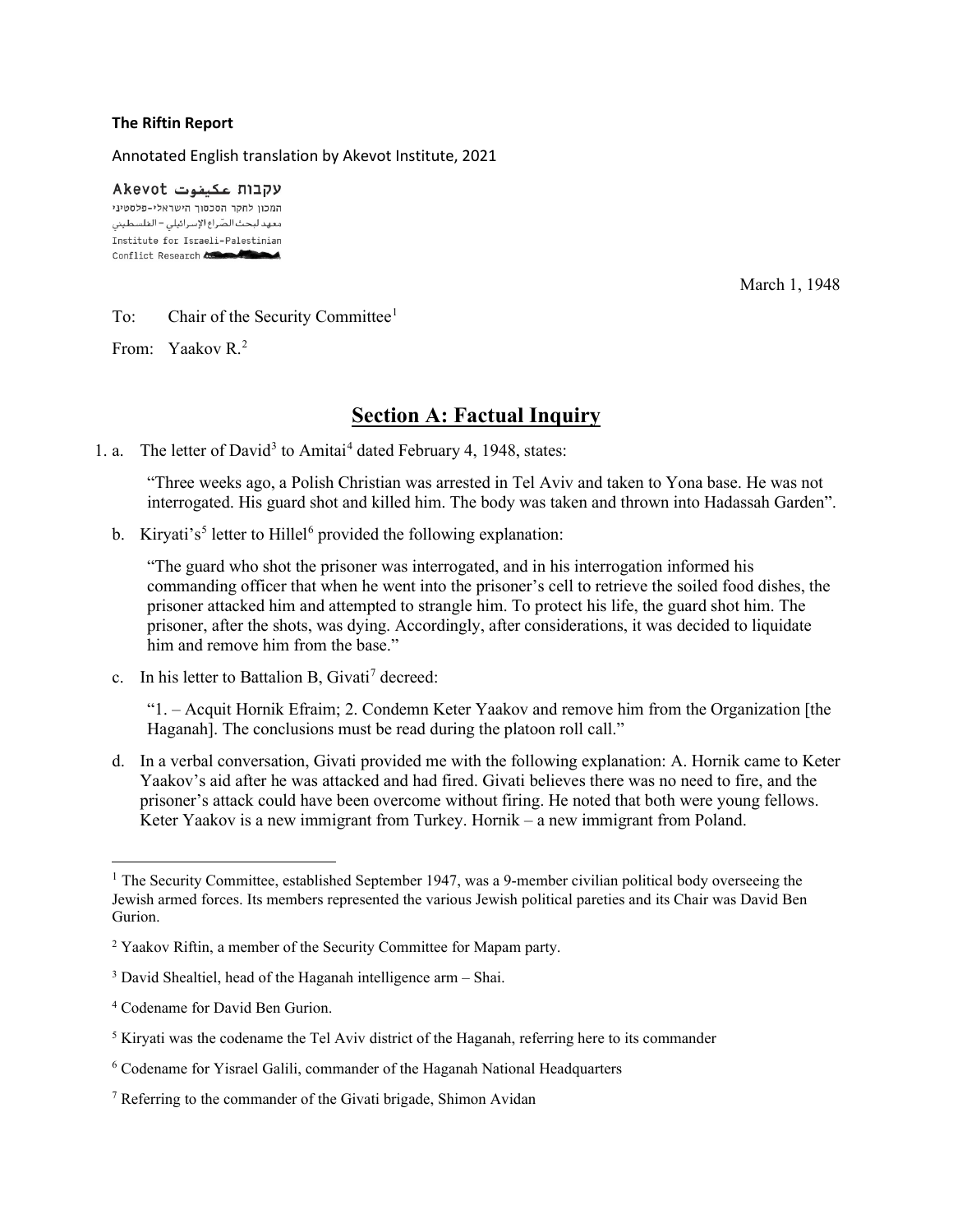e. On February 3, Hillel notified Givati and Kiryati:

"I am not satisfied with the investigation and its conclusions. This sort of adjudication is not within the power of the brigade commander. I task Comrade Yosef with conducting a thorough investigation into the circumstances of the shocking incident immediately. Based on this investigation, a trial will be held wherein justice will be served, and the guilty parties will be punished. Our commitment to protecting human life, the dignity of the Organization and our conscience require justice be done. Based on the investigation by Yosef K., I shall release my conclusions with respect to the methods of interrogation and trial used by the commanders of the Haganah vis-à-vis the persons guilty of the murder.

## Conclusions:

- a. Yosef is required to complete his investigation,
- b. Hillel is required to: A. See to it that a trial is held.
	- B. Issue conclusions subsequent to the trial.
- Comment: The description of the facts in the Shai's<sup>8</sup> letter and  $\overline{Kiryati}$ 's letter are insufficiently identical.
- 2. a. The letter of David to Amitai dated February 2, states:

"About two weeks ago, a Sudanese man was apprehended in Tel Aviv. Interrogated. No accusations made. Executed on Kiryati's orders.

- b. Isser $9$  informed me that a Shai man in Tel Aviv advised Kiryati not to execute the Sudanese man.
- c. Yosef the Shai man in Tel Aviv, confirmed in a conversation with me that he did not advise to execute the Sudanese man.
- d. Kiryati informed me that after the Sudanese man was interrogated, there was concern regarding the the British Criminal Investigation Department [CID], especially since it was plausible that the English had brought him to Tel Aviv.

## Conclusion:

Hillel must reprimand Kiryati with regards to this case, wherein not only was there no trial, but the institution in charge of the investigation expressed objection to a death sentence.

3. a. David's letter states:

"A Polish Christian who was arrested in Tel Aviv on JNF Boulevard. Interrogated. The interrogation revealed he was a member of the underworld and has been involved in theft from a young age. There was a suspicion that he was not sane. Executed."

b. According to Isser – this Pole was interrogated under torture.

<sup>8</sup> Shai (Hebrew acronym for Informations Service) was the the intelligence arm of the Haganah.

<sup>&</sup>lt;sup>9</sup> Referring to Isser Be'eri, Acting Head of Shai.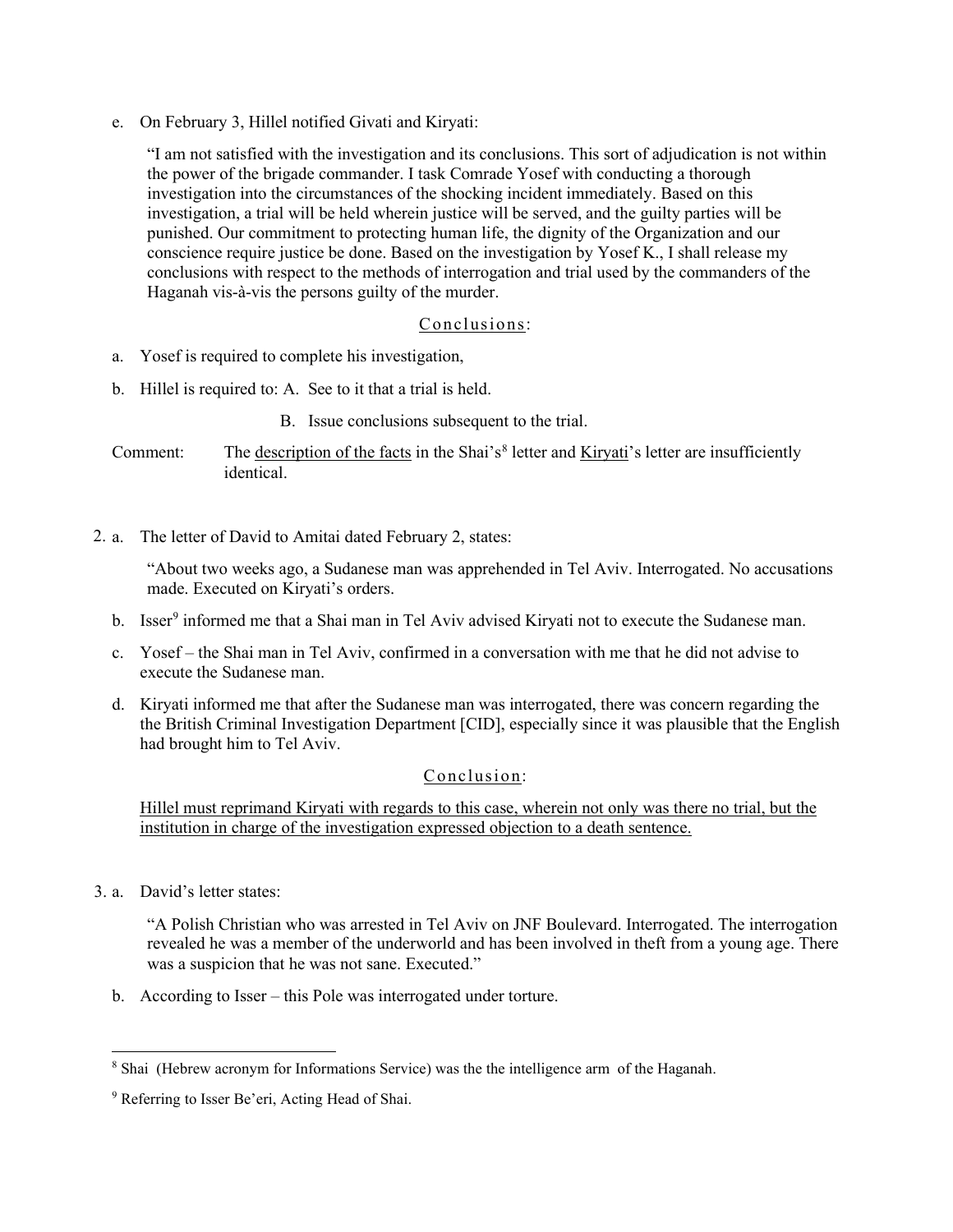c. According to Kiryati and Yossef – The interrogation clarified that he had ties with the Germans abroad."

#### Conclusion:

Hillel should notify Kiryati that a legal procedure was necessary in this case, particularly since it is not clear there was enough material on guilt to support a death sentence.

4. a. David's letter states:

"A Polish Christian and a Polish [sic] Ukrainian were apprehended by Egged in Jerusalem as they could not explain the purpose of their presence there. Interrogated. No accusations made. Executed on orders from Etzioni.<sup>10"</sup>

- b. In the explanation given to me by Etzioni and in a letter from Yavneh<sup>11</sup> to David dated January 1, a different account was given: "suspicion arose that they were spying on the preparations for the convoys leaving for Tel Aviv." One of them, Wilhelm Patak, was carrying the following documents: "Paper No. 2: A letter from Dr. Mahri Husseini, recommending him as a German Nazi; his mother's death certificate from Berlin also proving him to be German. Paper No. 4: A note for the guards of the police [station] in Jaffa with permission to enter. 5. George Munch's business card…. 7. A permit to visit a person by the name of Nielson, whose identity we have not yet been able to ascertain, in Fortified Area A. The other man, Wasil Ivanchuk, was found carrying, "Paper No. 10 - Permit to visit Nielson in Fortified Area A, proving his association with Patak was not accidental." "Neither was able to prove the reason for their presence at 'Egged.'"
- c. In the conversation, Isser expressed doubt regarding the accuracy of the definition, "A letter… recommending him as a German Nazi."

## Conclusion:

Hillel must notify Etzioni that in this case, despite the strong suspicion, at least with respect to one of the plaintiffs, it was critical to appoint a tribunal in order to conduct a competent deliberation on the issue of the death sentence.

- Comment: I note the incongruency in the description of the facts in the letter from Jerusalem Shai and the description provided in David's letter.
- 5. a. David's letter states:

"A Polish Christian was apprehended in Jerusalem. The only thing of which he was "guilty" was being carelessly transported to the place of interrogation, and there was fear that he could identify the address. Executed."

<sup>&</sup>lt;sup>10</sup> Codename for the Jerusalem district of the Haganah and its commander

<sup>&</sup>lt;sup>11</sup> Shai officer of the Jerusalem district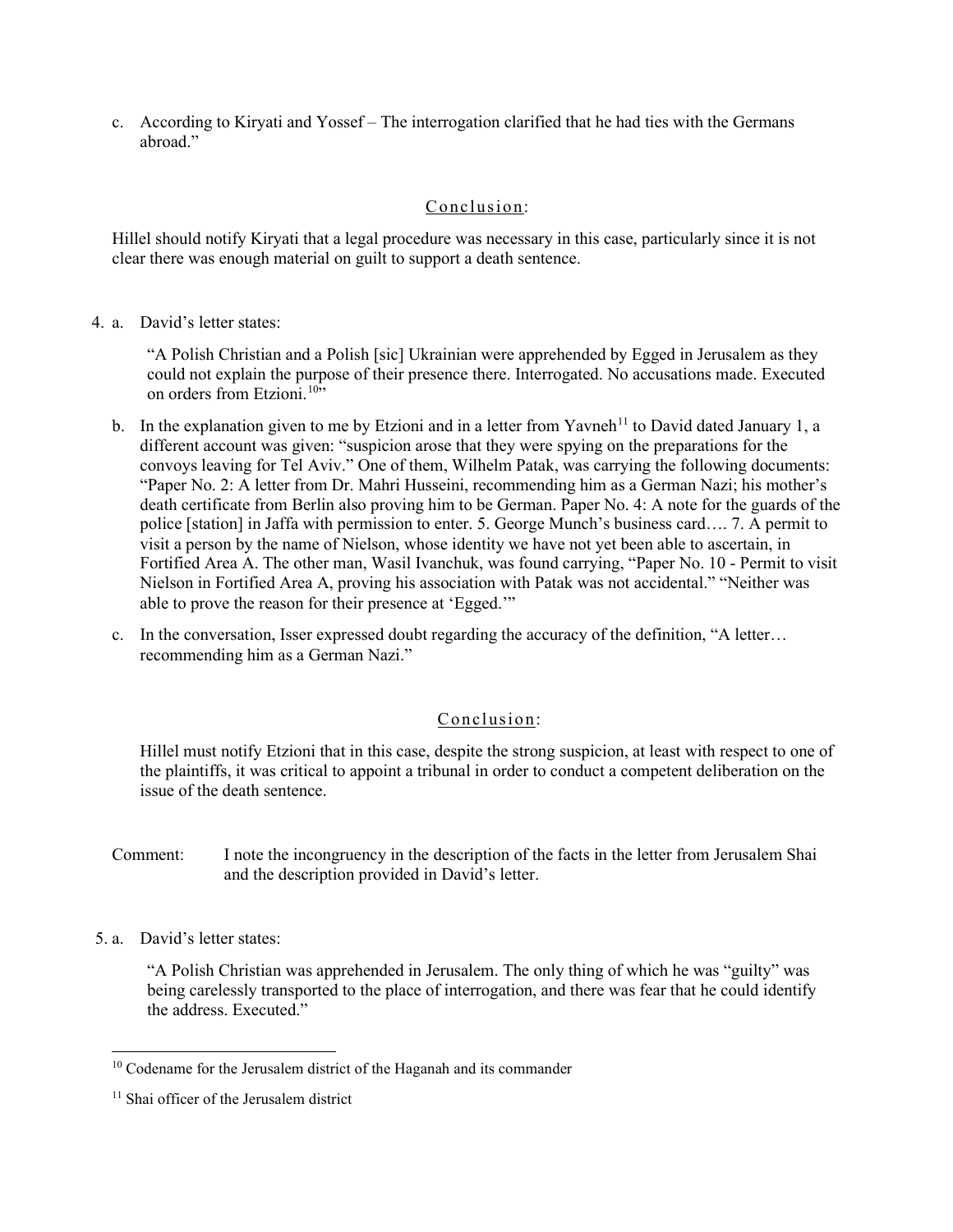- b. Etzioni notified us the judgment was issued in his absence by Rudi.
- c. The letter from the Jerusalem Shai, dated January 13, states, with respect to this matter, inter alia: According to previous information, Grabovsky, who lives in Ein Kerem… is a gang leader… An expulsion order is pending against him. A known thief for some time. Rumoured to be working for the CID. The circumstances of his apprehension and transferral to detention by the district men were extremely unfortunate, as he was arrested with two others… who were released following a short interrogation… and there was a risk that the police would look for Grabovsky. He was therefore hastily taken elsewhere without a blindfold. For the risk that if released he may provide information [to CID], and based on the material we brought to the attention of the Acting District Commander, it was decided to liquidate him."

#### Conclusion:

Hillel should inform Rudi that despite the strong suspicion, in this case too, it was necessary to urgently convene a tribunal in order to reach a competent decision with respect to the sentence.

- Comment: In this case too, there is incongruency in the description of the facts between the report of the Jerusalem Shai and the letter of David to Amitai.
- 6. a. David's report stated: "An Arab taxi driver from Tiberias was kidnapped by a Palmach [Haganah elite combat force] unit with his car. Put to death. The car is used by the brigade in Tel Aviv."
	- b. In conversation, Isser added that the Arab taxi driver had business ties with Jews.
	- c. In the Council's<sup>12</sup> response to Hillel dated February 4 and in a conversation with Sasha,  $13$  the following explanation was given: The Mistaravim unit [an undercover unit that impersonated Arabs] hired an Arab taxi from Tiberias for the purpose of carjacking the vehicle to be used in Mistaravim operations. Their intention was to tie his hands and legs, leave him by the side of the road and make off with the car. On the way, the Arab showed them a recommendation letter from the "National Committee" regarding his role in the gangs. They were also told that a week ago, he toured a neighborhood that had been captured by Jews, and he even pointed to a car belonging to the Fourth Battalion as it passed by them and said he had seen this car in Sarona (the car is indeed based in Sarona). The unit intended to capture him and bring him in for interrogation, but he resisted with force, opened the door and meant to jump, and our men had to liquidate him. The car is used by the Mistaravim.
	- d. In another conversation with Isser, he informed us that he had received the Arab's papers but did not receive a "letter of recommendation from the National Committee regarding his role in the gangs."
	- e. A Shai letter from January 31 recounts the same incident:

"They kidnapped a taxi driver in Tiberias with his car. On the way, they injected him with morphine, but the injections didn't work. They put him in the trunk in the back, but he started pounding, and then they were forced, at the top of the hill, to shoot him three times."

<sup>&</sup>lt;sup>12</sup> Council is the codename for the Palmach headquarters.

<sup>13</sup> Codename for Palmach Commander, Yigal Alon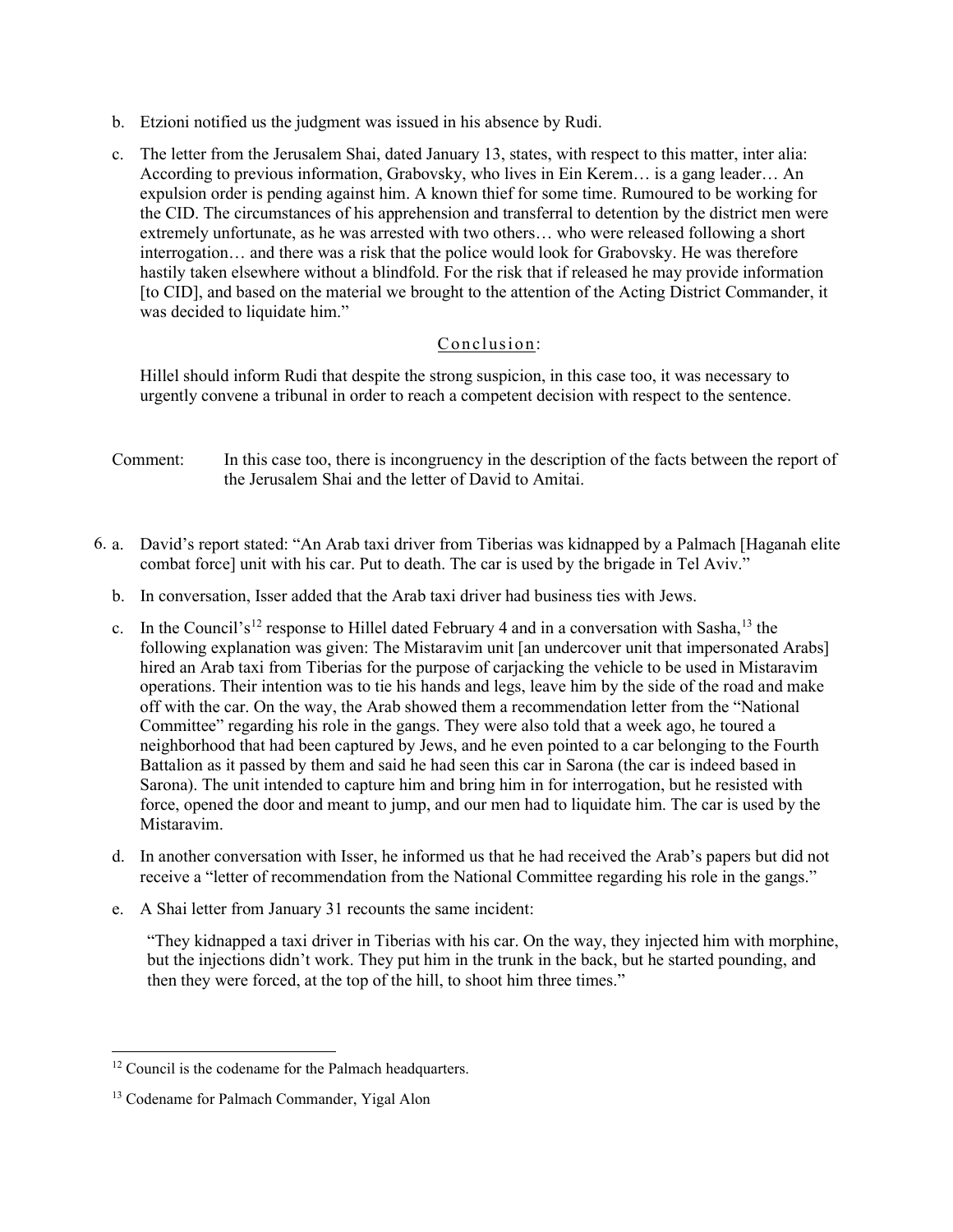#### Conclusion:

Sasha must conduct a further investigation. A. Why was the car of this particular driver taken for the needs of the Mistaravim? B. Why was Shai not given the paper attesting to his role in the gangs? C. What were the circumstances of the man's death? [Sasha] must deliver his conclusion following further investigation.

Comment A: Incongruency in the description of the facts between Shai and Committee.

- Comment B: I call Hillel's attention to the problem of confiscating Arab cars itself and the need to establish strict rules on this matter.
- 7. a. "The name of the driver of the car that was robbed (6490) is Yosef Patt. He caused a collision in Tel Aviv that, by chance, did not end in fatalities. He fled without checking to see what happened, and the unit asked Shai for help covering up the matter.
	- b. The response of the Committee: "The driver fled for fear of trouble with the police as evidenced by the commander of his unit contacting Shai with a request to cover up the matter (as practiced in such cases).

## Conclusion:

The Committee's explanation is satisfactory.

- 8. a. "500 Eretz Yisrael Pounds were stolen from the cash box at the Negev Brigade headquarters, and receipts for an additional such sum were removed. It appears that the investigation was conducted with a view to silencing the affair" – (from David's letter).
	- b. South Shai Officer said he had found out about the theft accidentally. The incident occurred at the battalion headquarters in Nir Am. He was aware that the person in charge of the cash box was fired. The headquarters were poorly housed. There was a great deal of traffic. He had the impression that the transportation officer (Shmuel) had also been suspected.
	- c. A letter from the Committee to Hillel stated:

"It is not true that the investigation was conducted with a view to silencing the matter. On December 31, in letter No. 53/47, we notified the financial office of the case. The investigation was conducted by Jacques<sup>14</sup> personally, and the person in charge of safeguarding the money was punished. Notice of the conclusions of the investigation was sent to the financial office in a second letter dated February 5, 1948, No. 253/48.

- d. Sasha explained to me that the financial officer (Mosik) was removed from his office over negligence in guarding the cash box but was under no suspicion. As for Shmuel – there was a trial against him over a certain sum of money, but he was acquitted. Jacques made thorough inquiries into the matter.
- e. Jacques: Mosik left the cash box unattended for several hours. He usually asked for the cash box to be watched upon exiting. There can be no suspicion against Mosik. His integrity cannot be doubted. The on-site investigation was difficult owing to the difficult conditions afflicting the headquarters' location at the time. Mosik was nevertheless removed from his position. As for Shmuel – care was

<sup>&</sup>lt;sup>14</sup> Likely a reference to Givati Brigate Commander Shimon Avidan.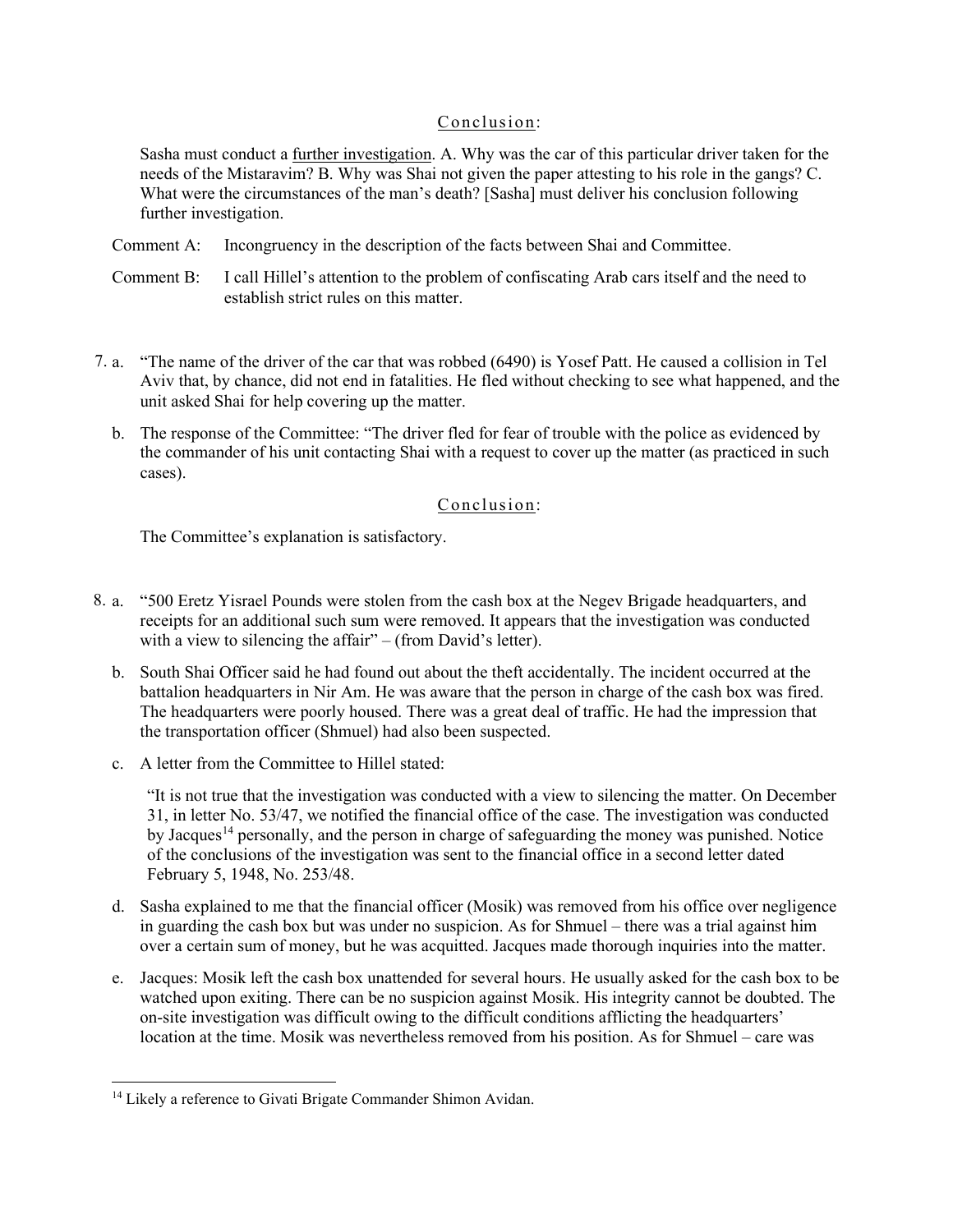taken that he is not assigned roles connected to money and finances. Receipts in the amount of some 600 Eretz Yisrael Pounds are missing. He notified the treasury on time.

- f. Baruch: Confirms receipt of notice from the Palmach. Transferred it to Head of the National Headquarters.
- g. Nahum (I spoke to him in Nir Am): Physical conditions in the headquarters were harsh. Drivers would come in and out to ask for gasoline. One driver (Uzi) was suspected, but no foothold was found.

Nahum was the judge advocate in Shmuel's trial. He was not acquitted. He was found negligent. It appears that the prosecutor (Shula) told Sasha after the trial that he thought the prosecution had been unfounded. At the time the Second Battalion was redeployed to the Negev, Shmuel, at some point, had positions connected to money and finances, and it is unclear whether things proceeded 100% smoothly at the time. Details about that could be requested from Yoskeh. Shmuel is a talented fellow. He is now taking the platoon commander course.

h. Moshe (in Nir Am): 1. There were suspicions against a driver: Abraham. He was the last person to receive the money on the day of the theft (though not in the headquarter room). "Indecipherable face." Urgently drove to Beit Eshel, where there was an attack. There was no proof against him. Wounded in combat. Transferred to Beilinson Hospital.

2. There was suspicion against Uzi. Moshe knows him from Ramat Yohanan (Uzi left the kibbutz). "Could have done it." Negative influence from his girlfriend. Needs his parents' help. After a few months of not receiving a salary, he gave his mother 20 Eretz Yisrael Pounds. Suddenly had a good new watch. Inquiries were made with banks, and the girl was followed. Nothing came out of these investigations. The connection between Uzi and Abraham was suspected (Uzi set out to help Abraham as the car he left with on the day of the theft sank<sup>15</sup>). After being asked about Shmuel, he said he suspected him for a moment of taking the cash box as a joke. Knows he had unclear financial accounts. The affair is no longer discussed.

## Conclusion:

Further investigation is absolutely necessary. Sasha must appoint a special person to devote themselves to this investigation. Everything must be done to find the culprit and bring him to trial before the Organization.

- 9. a. "As a result of some words exchanged between a Shai worker in the Negev and his driver, the former was attacked by a group of drivers. Members of the brigade beat him in front of commanders who were standing nearby. No one addressed the issue." (David)
	- b. Regional Shai Officer South: Zvi Atkin, a Shai worker in the south, does not show collegial tact towards people – he has also not been sufficiently tactful with his driver. After the beating incident, the driver – during combat – excelled in defending the convoy.
	- c. A letter from the Committee dated February 6 states: Immediately after I find out, I shall answer the question. It is peculiar that the Shai man … did not communicate directly "with a complaint in the matter."
	- d. Nahum (Nir Am): The person who was beaten did not contact him. Nahum was told that Zvi Atkin demanded his driver drive the car out of its place in the convoy and advance. The driver said that

<sup>&</sup>lt;sup>15</sup> sic. Possibly sank in sand.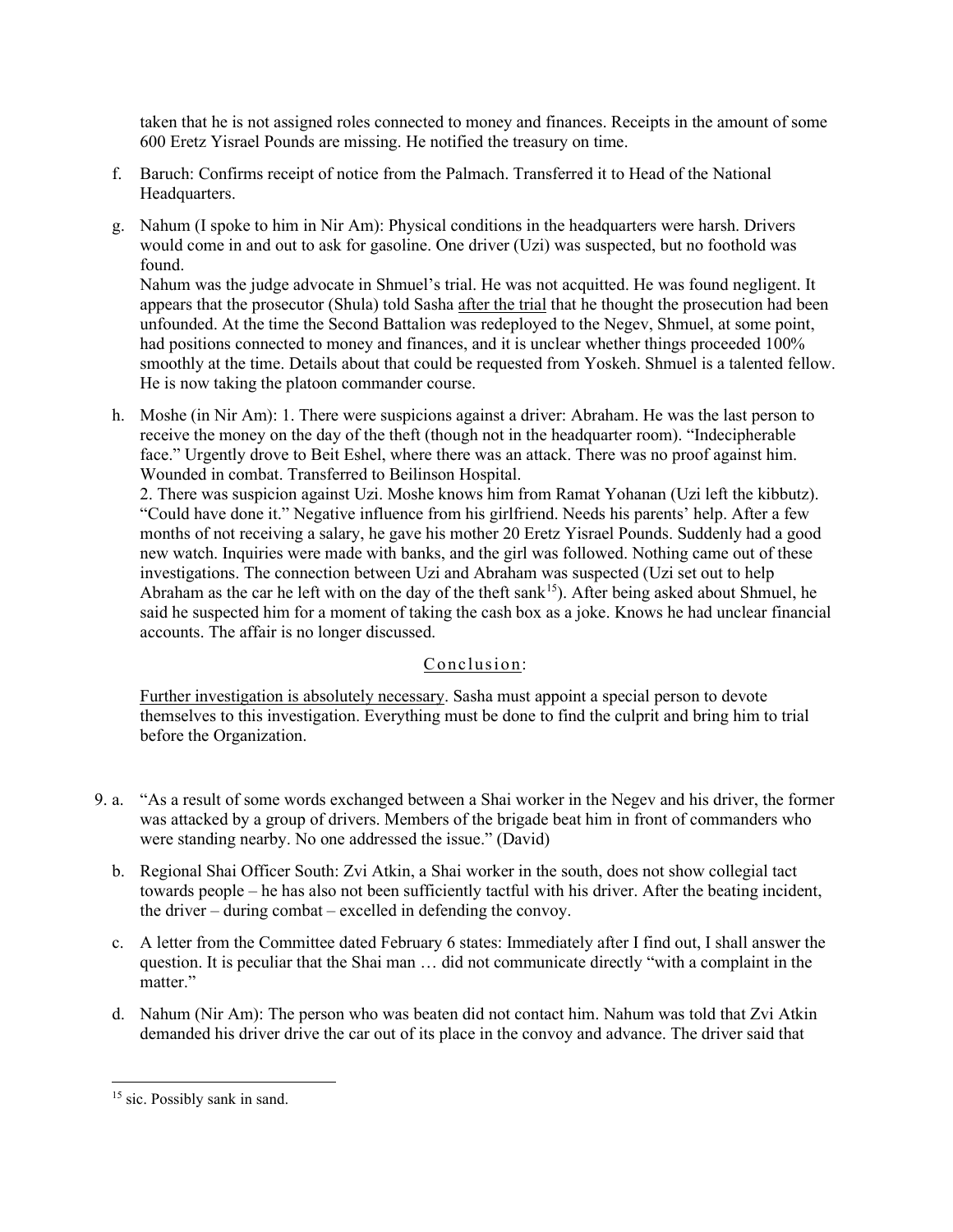while in a convoy, he is bound by convoy discipline. Zvi Atkin, during an exchange of words, struck the driver. This was followed by blows from the driver and other drivers in Nir Am.

e. David Karon – A Shai man (in Nir Am): Heard the following story from Zvi Atkin: The commander of the convoy asked him to pass by the convoy with his car. The driver drove erratically and did not obey him. After an exchange of words, the driver struck Atkin twice. Then Atkin struck back. In Nir Am, the drivers, rallied by his driver, attacked him. The case was referred for inquiry to the deputy battalion commander (Moshe Brachtman). The driver is known to be impudent. He has been "kicked out" of the unit in the past.

#### Conclusion:

Sasha should uncover the facts – in keeping with the undertaking in his letter of February 6, and draw conclusions.

- 10. a. a. "Food items driven to communities in the Negev and counted in the food rationing calculations are devoured by the people escorting the convoys" (David).
	- b. Regional Shai Officer South: Insufficient scrutiny. The people of Asluj<sup>16</sup> complained that a certain amount of Halva was missing.
	- c. Sasha: There were isolated cases, but the matter was explained to the units and rectified.
	- d. Letter from the Committee dated February 6: I am aware of isolated cases of food consumption in miniscule amounts in convoys to Jerusalem and the Negev. We took steps to address this. It is false to claim that this is a common practice that amounts to "devouring."
	- e. The response given to me by Nahum (in Nir Am) was of a similar vein.

#### Conclusion:

As steps have been taken with respect to this matter, the matter is considered resolved.

- $11. a.$ a. "Patrol units in the Negev that confiscate weapons from Arabs are turning the confiscations into a private matter. They also rob money from the Arabs." (David)
	- b. Response from the Committee: "Firearms are confiscated, handed over to a warehouse in the Negev, and I inform the Organization of this. People may only take cold weapons. Additionally, I have no knowledge of theft of money for private needs. I am aware of a case where a security unit found 1,500 Eretz Yisrael Pounds in an Arab truck and did not take the driver's money."
	- c. Regional Shai Officer South: The cases did not occur in the Negev, but during street patrol carried out by Hish [Haganah's Field Corps] units. Somewhere around Beit Hanan, they took a handgun, and it is impossible to find out who has it. A similar case occurred during patrols in citrus orchards in Rehovot. It appears that they sold the weapon and kept the money. There were only two such cases.
	- d. Givati was not aware of the cases.

<sup>&</sup>lt;sup>16</sup> Bir Asluj was a small Bedouin hamlet and a nearby Bitish Police station, some 34 Kilometers from Be'er Sheba. The name Asluj probably refers here to Kibutz Revivim, established in the vicinity in 1943.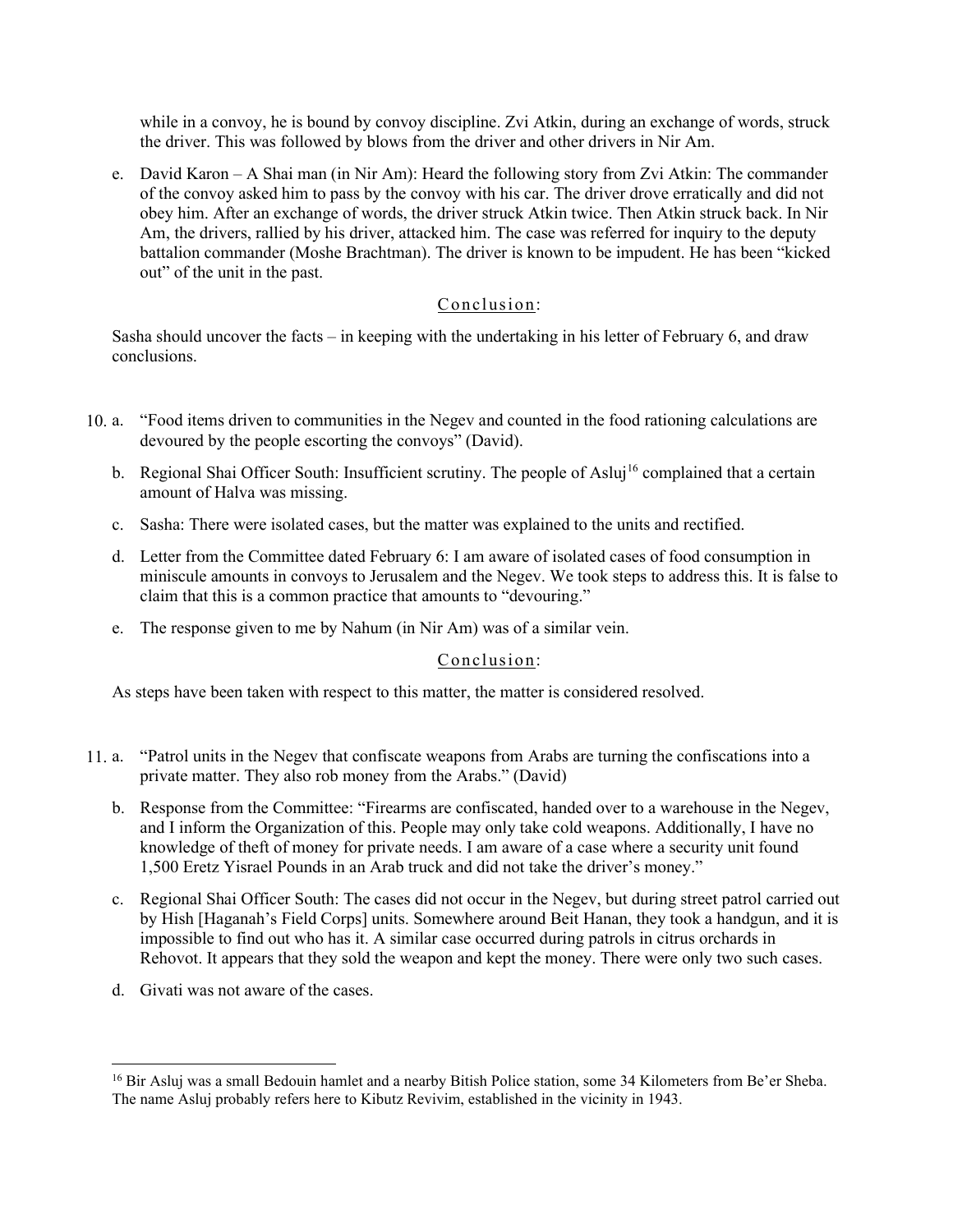## Conclusion:

Task Givati with making further inquiries into these cases and drawing conclusions.

- 12. a. "There have been cases of execution of Arabs by security cells. Recently, an Arab was executed near Rishon [LeTzion]" (David).
	- b. Regional Shai Officer South: One case was on the Rishon Moledet road, by the brigade. Second case – near Rishon by Hish men.
	- c. The response of the Committee: "Transportation security units received an order that whenever there is an Arab attack on Hebrew transportation, they must attack Arab transportation. "We inform the Organization of every such case, including the killing near Rishon LeTzion (daily report of January 22).

#### Conclusion:

Hillel must: a. Meticulously review the orders given regarding transportation.

b. Determine whether the aforesaid acts were in keeping with these orders.

- 13. a. "Several people from the Tel Aviv Hish unit that came to the Negev defected because of poor housing and living conditions" (David).
	- b. Regional Shai Officer South: The unit concerned is the Hish unit from Tel Aviv that arrived in Nir Am.
	- c. Givati: Highlights the lack of information and education which are essential in conditions of mass conscription among uneducated segments of the population. (It is a whole affair of demanding salaries they allegedly deserved, protest strikes, etc.). The matter itself was handed over for battalion trial.

## Conclusion:

Since the matter was forwarded for adjudication – the conclusion of the trial must be obtained from Givati.

- 14. a. "Complaints of robbery of Arab property on behalf of the Organization in fields, citrus orchards and warehouses have come from the vicinity of Petah Tikva. Nothing has been done to stop the thefts" (David).
	- b. Meir (Regional Shai Officer Center): There are many incidents of theft of Arab property. Partnership between Organization members and non-members; between farmers and Seceders<sup>17</sup> – regarding packing materials, wrapping materials, pipes and machines. They sold a certain amount to Gad Machnes. He said he would pay after he got a note from a Haganah man. After he got such a note – he bought and paid.

In terms of persons involved: Shabtai Sirotkin, who was involved in money forgery in Herzliya;

<sup>&</sup>lt;sup>17</sup> Referring to members of Etzel and Lehi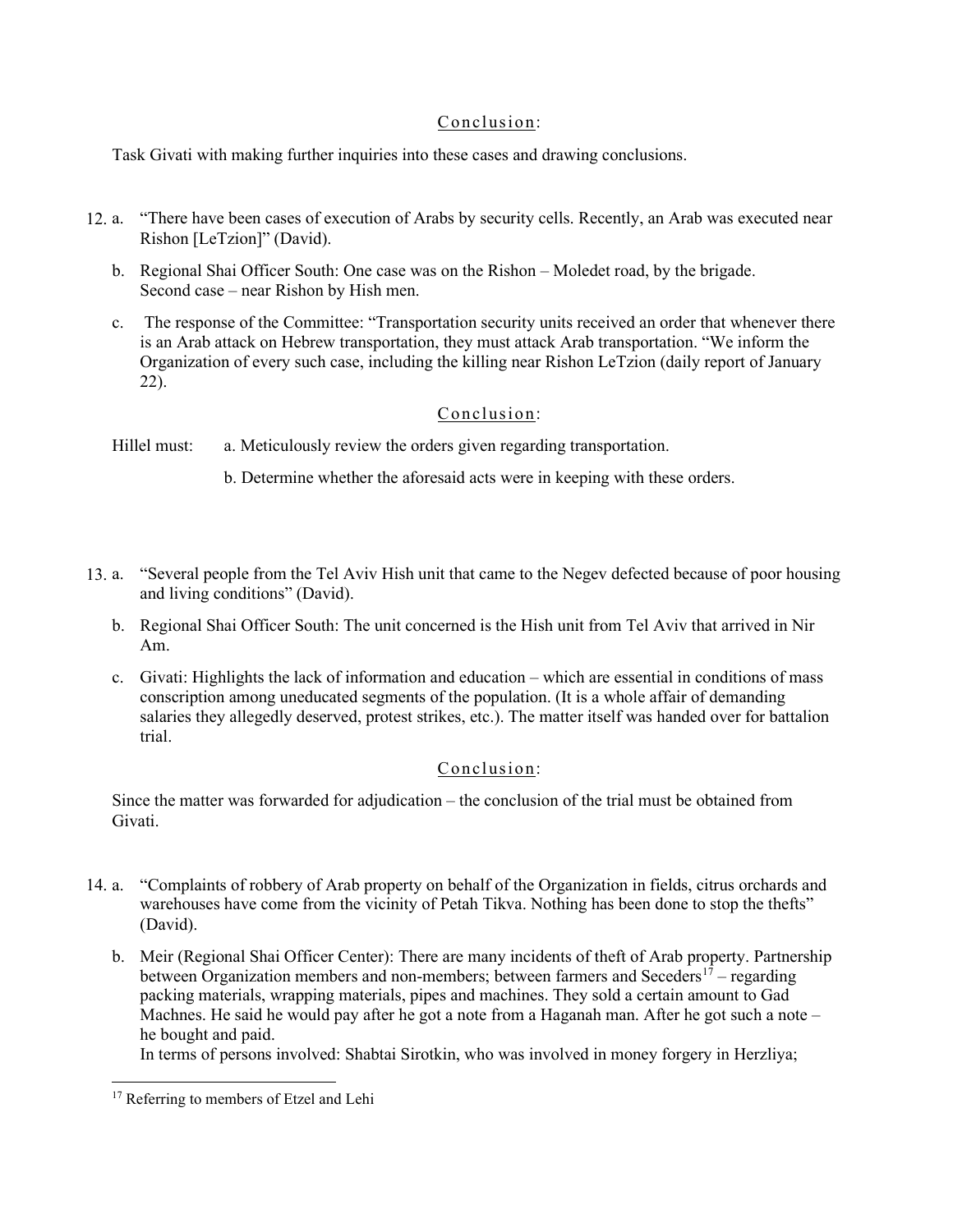Banko; Yentel; Hateshuel (son of the Attorney Hateshuel). Said he was not guilty but fell under suspicion later as well. Sapir, who was asked to bring the matter to the municipal tribunal, has not yet contacted the District Commander and has not asked for his assistance. Tribunal not held as of yet.

- c. According to Shai reports on this affair, it emerges that a "financial" operation had been undertaken to benefit the area, with the knowledge of the area commander and his deputy, and there is reason to suspect that actions for private gain have also been carried out here.
- d. Gad Machnes: Did not go into details. Spoke about the importance of the custodianship of enemy property.

## Conclusion:

Hillel must hold a trial and summon implicated Organization members only.

Comment: The Mayor of Petah Tikva should be officially asked by Hillel what measures he has taken in this matter and what came of the municipal trial against the accused.

- 15. a. "There was a case in which an Arab was interrogated by unauthorized persons in Nir Am, using cruel torture, and executed amid abuse" (David).
	- b. Regional Shai Officer South: The Arab was found near Saad's fence. The Shai man in the Negev (David Karon) was about to leave and handed him over to locals for interrogation. The Arab was suspect but acted proudly [sic]. During the interrogation, the Arab was tortured. A crowd formed, and there was wild laughter.
	- c. The letter of the council dated February 2: "The Arab from Dura, near Hebron, said he was sent by Sa'id from Jaffa and said no more. It is true that during the interrogation, the Arab was tortured. I believe they acted correctly, because there was room to hope to extract information from him regarding his function. It is not a usual occurrence for an Arab to come from near Hebron up to Saad's fence. I know that in many cases, Shai did the same during interrogations, and all the more so in the circumstances in the Negev. It is not true that he was killed amid abuse.
	- c. [sic] Moshe (Nir Am): The Arab said he was on his way to Gaza and had lost his way. Before his departure, David Karon said he should be killed if he did not speak. People from Nir Am interrogated him. They tortured him. They hit his head against the wall. Moshe gave an order to inform him before executing the Arab. He did not receive such a notification before the execution. The Arab himself lay inside the pit. He was shot and covered.
	- d. Karon (Nir Am): He was first interrogated in Sa'ad ([by] the Mukhtar), then he was brought to Nir Am. In Sa'ad, he was beaten, but generally speaking, he was still "okay." Karon left and handed the matter over to Moshe Brechman. Karon said if the Arab did not talk, and if his condition after the interrogation was bad – he should be killed. The interrogation was handled by various, random people from Nir Am. The of the community took an active part in the interrogation. There was severe torture (his penis was clasped with pliers). Karon spoke harshly to the people from Nir Am after the incident.

## Conclusion:

Hillel must hold a trial and summon the persons responsible for this unauthorized, cruel interrogation.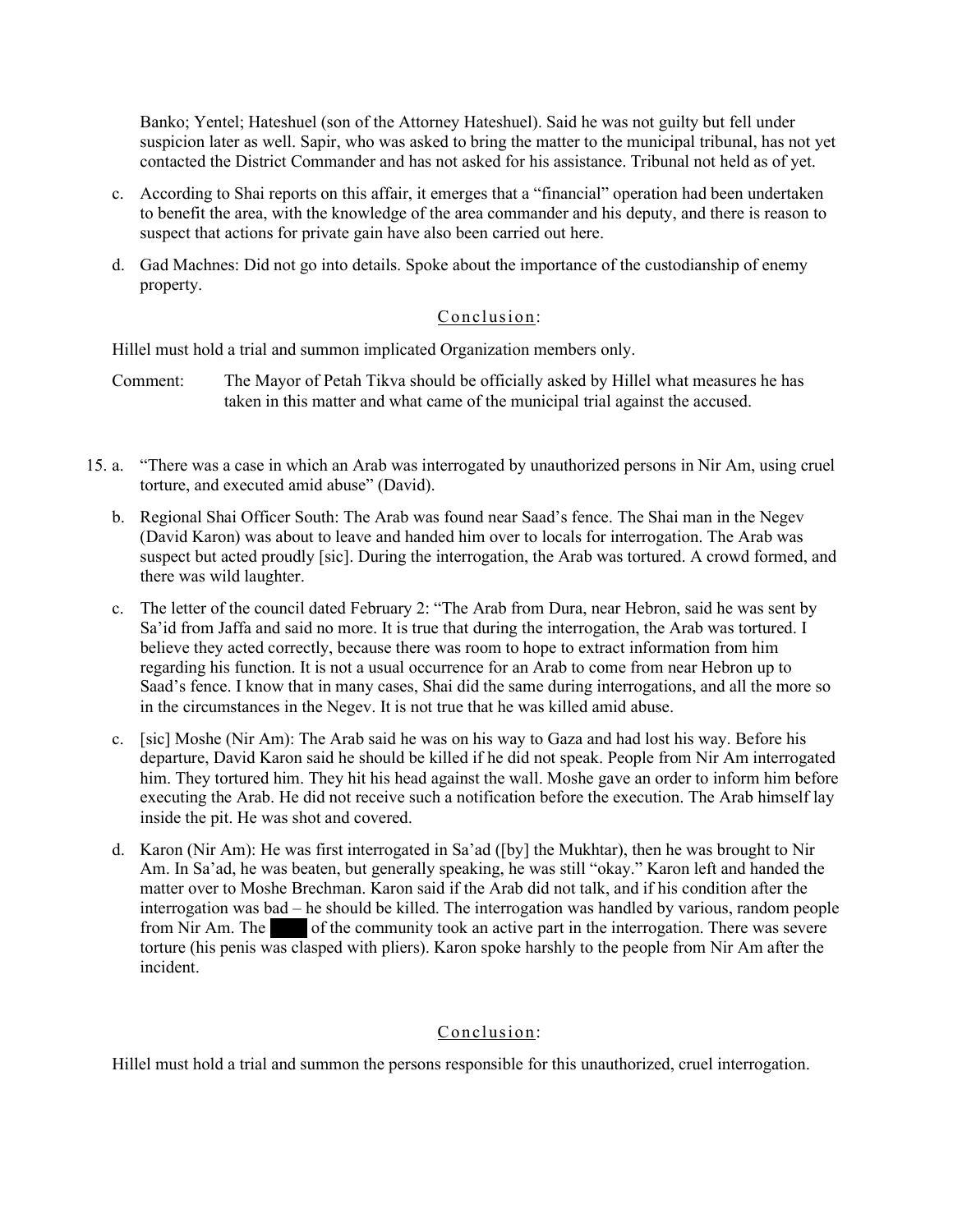## **Section B: Additional Facts**

- a. 1. Theft in the home of the Deputy District Governor in Sarona.
	- 2. Removal of bananas by force and on behalf of the Haganah (Sholmo Kosayev, 24 Chelnov St.).
	- 3. Wounding of Arab man in Petah Tikva (Yehoshua Cohen, Sharon Café, Stampfer St.).
	- 4. Connections between commanders in the Organization and Irgun members (Shai materials) Petah Tikva.
	- 5. Removal of motors and machine parts from the exhibition.
	- 6. Attempted robbery in Arab citrus orchard near Kefar Azar.
	- 7. Killing of Pole Krapovich Piotro from Petah Tikva.
	- 8. Seizure of Arab herd by Hish in Kefar Hess.
	- 9. Extortion in the name of the Haganah.
	- 10. Socony Vacuum carjacking.
	- 11. Robbery of military camp in Netanya prior to its transference to competent Jewish authority (written material from Shai).
	- 12. Private profit shopping for the Organization (details with Baruch).
	- 13. Expropriation of Arab goods in the port in warehouses. Arab property in general and friendly Arabs in particular (Gad Machnes reports of an Arab citrus orchard of this kind near Herzliya).
	- 14. Arbitrary confiscation of sheep and hay belonging to Arabs by people from Mishmar HaNegev (according to David Karon's account. Kibbutz conference discussed the case and condemned it.
	- 15. Vulgar conduct by Hish Brigade staff officers in Netanya (drunkenness and improper conduct in a public place, Pinati Café, February 10).
- b. I did not go into a detailed inquiry of matters brought to my attention in addition to the list attached to the letter of appointment. I thought it right to take note of them and bring them to the attention of the Head of the National Headquarters so that he demands: a. Further investigation inasmuch as these incidents have not been investigated to date; b. Prosecute the offenders. I did not note in this report the facts or problems I came across during my interrogations, which are important in and of themselves, but were not within the purview of my investigation: questions related to general practice, safety rules, the ethics around relationships between female and male members of the Organization, accusations against Haganah non-members, seceder groups and more.

# **Section C: General Questions**

1. a. How can the spread of unruly conduct be prevented? How can it be overcome?

By increasing education and information activities in the Organization.

By personal example from the commanders.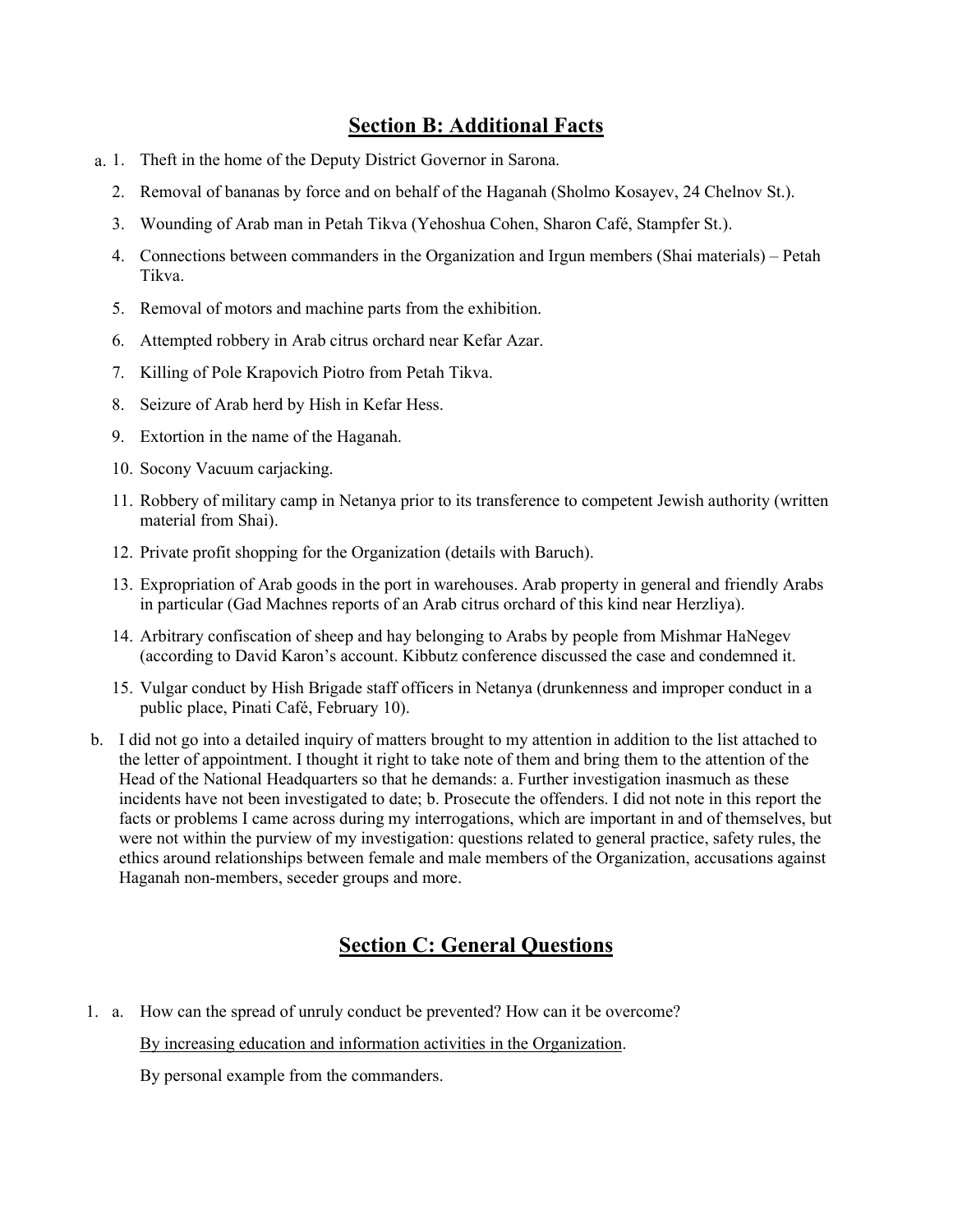By instilling knowledge among commanders that maintaining the Organization's ethical-ideological level is one of the conditions for the success of our war and their success in their role.

By targeted educational activities among conscripts.

By providing for the sustenance of the conscripts and their families.

By educating on respect for human life.

By preserving the pioneering character of the Haganah.

An education and training center for the Haganah is required.

- b. By clear and effective legal procedures.
- 2. What are the conditions for clear and effective legal procedures?
	- a. Giving and receiving exact information about the crime.
	- b. The ability to conduct a quick full rounded review of the complaint.
	- c. The availability of a contact that would address the complaint immediately and handle its prosecution if the need arises.
	- d. Proper trial proceedings.

As I have been informed by Comrade Yosef Yizraeli, a special committee of the National Headquarters is preparing a legal constitution, and I do not wish to encroach upon its purview. I do wish to note several issues I have encountered during my investigation: I received an important share of the information regarding internal unruly conduct from Shai personnel. However, a. They believe this area is unrelated to their function; b. The commanders do not look favorably on intervention by a "foreign power" in the lives of the units. I do, however, note that all Shai personnel I have met with are attentive to and concerned about the proper comradery level in the Organization. While some of the definitions and accusations presented by Shai personnel did appear to me to be exaggerated, the fact that they were brought up will be, and to a degree already has been, beneficial.

In legal proceedings, the investigation of facts is of crucial importance; such investigation requires more than just goodwill, but also a certain degree of expertise; there are "borderline" cases involving members of the Organization and people who are not members of the Organization;

- *a.* For this reason, I tend to favor a mixed intelligence and investigation institution for the internal life of the Organization, made up of command members and Shai members. There is no need at this time for a separate, special mechanism in this field.
- *b.* Given the facts surrounding unauthorized interrogations (particularly of Arabs), the top command must issue clear and strict orders to prevent any misunderstanding in this field.

The information arriving through different channels today (Shai, the command, individual complaints), is not directed to a single, clear organization route. Whether a person is or is not put on trial could be the result of chance. It is, therefore, essential to

- *c.* Immediately create the position of Organization general prosecutor, who will be responsible for a. operating the investigation mechanism; b. bringing matters to trial.
- *d.* A permanent Haganah legal organization that follows uniform rules is essential.